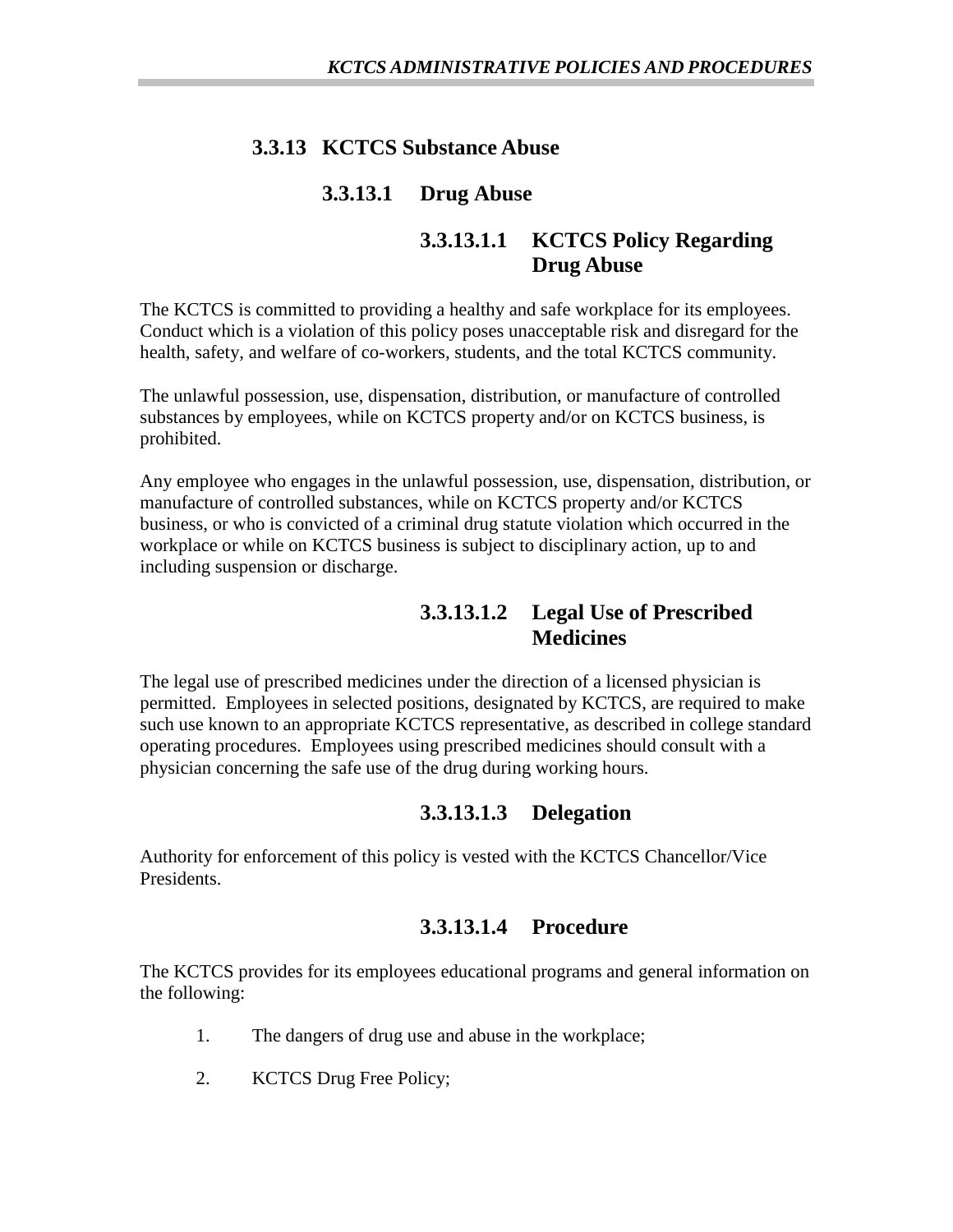- 3. The availability of drug counseling, rehabilitation, and employee assistance programs; and
- 4. The penalties for violation of the KCTCS Drug Abuse Policy.

In the KCTCS colleges, whenever a supervisor witnesses the unlawful possession, use, dispensation, distribution, or manufacture of controlled substances by an employee, that supervisor shall notify the college president/chief executive officer who shall (1) immediately notify the appropriate police authority, (2) suspend the employee pending further investigation, and (3) inform the college chief official for Human Resources.

The college president/chief executive officer in conjunction with the employee's supervisor and the college chief personnel officer, shall conduct an investigation and, based on the factual information obtained from all parties, determine whether there has been a violation of this policy, and report the evidence to the KCTCS Vice President primarily responsible for Human Resources.

All discussions, investigations and basis for disciplinary or rehabilitative actions shall be strictly confidential.

If the evidence confirms that the staff employee has violated this policy, the KCTCS Vice President primarily responsible for Human Resources, in conjunction with the college president/chief executive officer, shall determine the appropriate sanction to include the following:

- 1. Disciplinary action up to and including suspension or discharge; and/or
- 2. Referral to an employee assistance program and/or drug rehabilitative program.

Whenever a supervisor notices an employee with overt signs of mental or physical impairment thought secondary to substance abuse, or when job related behavior or work performance suggests substance abuse, the college president/chief executive officer shall refer the employee to an appropriate local rehabilitation health service.

The decision to acknowledge substance abuse and accept therapeutic intervention rests with the employee, and participation in an employee assistance program or rehabilitation program is voluntary. However, refusal to participate in appropriate intervention program(s) shall result in disciplinary action, up to and including suspension or dismissal.

The college president/chief executive officer with the college chief personnel officer shall monitor the progress of the employee and inform the supervisor of the employee's progress and anticipated safe return to the job.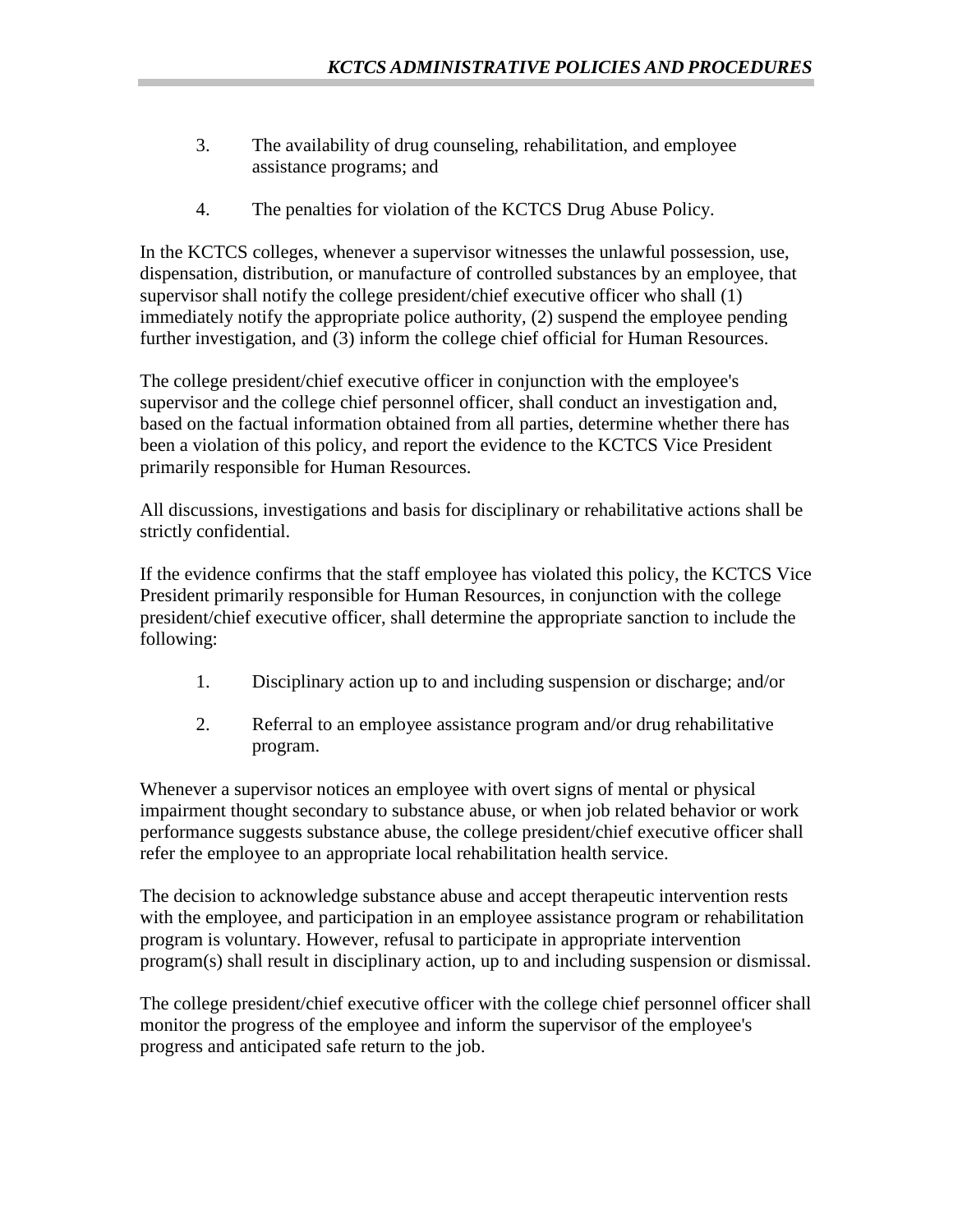If an employee with suspected substance abuse and/or poor work performance, thought secondary to that substance abuse, refuses employee assistance program referral and/or appropriate rehabilitation services, the college president/chief executive officer with the college chief personnel officer and the employee's supervisor shall institute the appropriate work performance evaluation and action.

In compliance with the Federal Drug-Free Workplace Act of 1988 (Section 5151), an employee shall abide by this Drug Abuse Policy, and notify the immediate supervisor if the employee is convicted of a criminal drug offense occurring in the work place or while on KCTCS business within (5) days after the conviction. The immediate supervisor shall immediately notify the college president/chief executive officer when an employee is involved.

If the employee is under federal contract or grant, the immediate supervisor shall notify the sector chief personnel officer who shall notify the Chancellor who in turn shall notify the appropriate federal contract/granting agency within ten (10) days after notification by the supervisor of the conviction.

Within thirty (30) days after an employee's conviction for a drug offense on KCTCS property and/or on KCTCS business, the KCTCS shall take appropriate sanctions and remedies in accordance with this policy, and Kentucky Community and Technical College System policies and procedures*,* up to and including suspension or dismissal, and/or satisfactory participation in an approved substance abuse assistance/rehabilitation program.

# **3.3.13.1.5 Student Employees**

If evidence confirms that a student employee has violated this policy, the college president/chief executive officer with the college chief personnel officer, consistent with Kentucky Community and Technical College System policies and procedures, shall determine the appropriate sanction in accordance with the student employee's status as an at-will employee.

Nothing in this policy shall be construed to prohibit or interfere with whatever appropriate disciplinary action may be taken in accordance with the student employee's student status, as provided by the Code of Student Conduct.

## **3.3.13.1.6 Drug Free Workplace Notification**

Set forth in Appendix I is a memorandum regarding Drug-Free Workplace Notification.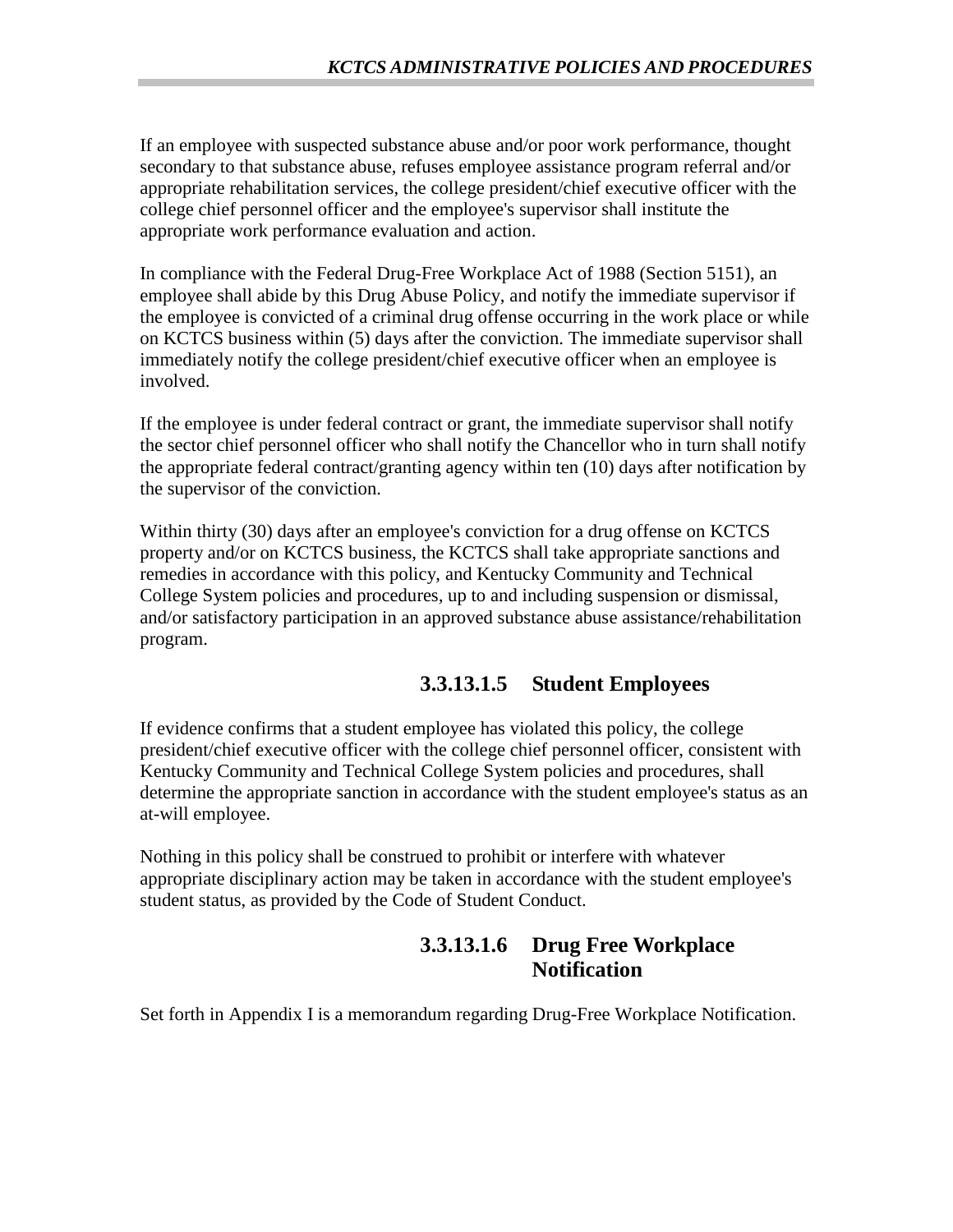#### **3.3.13.1.7 KCTCS Policy on Alcohol Abuse**

KCTCS is committed to providing a healthy and safe workplace for its employees. The problem of alcohol abuse constitutes a growing national crisis; therefore, the KCTCS has this alcohol abuse policy.

Conduct which is a violation of this policy poses unacceptable risk and disregard for the health, safety, and welfare of co-workers, students, and the total KCTCS community.

Alcohol abuse, or being under the influence or the unauthorized use or consumption of alcohol on KCTCS property or while on KCTCS business, is prohibited and is subject to disciplinary action up to and including suspension or discharge.

Reporting to work under the influence of alcohol is prohibited and is subject to disciplinary action, up to and including suspension or discharge.

Authority for enforcement is vested with the KCTCS Chancellor/KCTCS Vice Presidents.

### **3.3.13.1.8 Procedure Regarding Alcohol Abuse**

The KCTCS provides educational programs and general information on the danger of alcohol use and abuse in the workplace. The KCTCS trains its supervisors to recognize mental and physical signs of problem drinking.

In the KCTCS, the supervisor shall notify the college president/chief executive officer who shall (1) suspend the employee pending further investigation and (2) inform the college chief personnel officer.

The college president/chief executive officer in conjunction with the employee's supervisor and the college chief personnel officer shall conduct an investigation and, based on factual information obtained from all parties involved, determine whether there has been a violation of this policy.

All discussions, investigations and basis for disciplinary or rehabilitative actions shall be strictly confidential.

If the evidence confirms that the staff employee has violated this policy, the college president/chief executive officer, with the employee's supervisor and the college chief personnel officer, shall review the factual information to determine the appropriate action which includes as follows: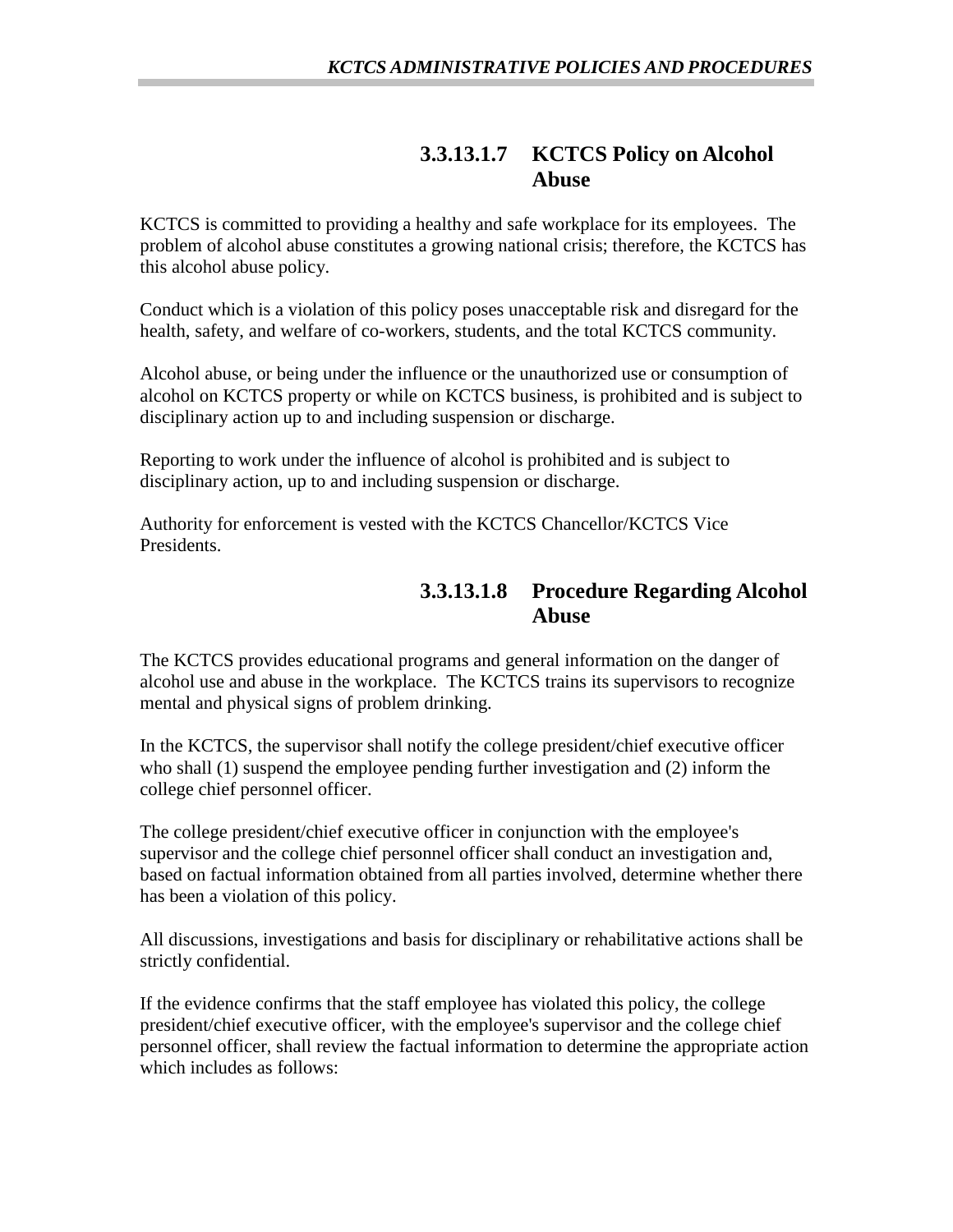- 1. Disciplinary action up to and including suspension or discharge; and/or
- 2. Referral to an employee assistance program or rehabilitation program.

If evidence confirms that a student employee has violated this policy, the college president/chief executive officer, consistent with Kentucky Community and Technical College System policies and procedures, shall determine the appropriate sanction in accordance with the student employee's status as an at-will employee. Nothing is this policy shall be construed to prohibit or interfere with whatever appropriate disciplinary action may be taken in accordance with the student employee's student status, as provided by the Code of Student Conduct.

Whenever a supervisor notices an employee with overt signs of mental and physical impairment thought to be secondary to substance abuse, or when job related behavior or work performance suggests substance abuse, the employee shall be referred to the appropriate local rehabilitation health service by the college president/chief executive officer.

The decision to acknowledge problem drinking and accept therapeutic intervention rests with the employee, and participation in an employee assistance program or rehabilitative program is voluntary. However, refusal to participate in appropriate intervention program(s) shall result in disciplinary action, up to and including suspension or dismissal.

The college president/chief executive officer shall monitor the progress of the employee, and inform the employee's supervisor of the employee's progress and anticipated safe return to the job.

If an employee with problem drinking and/or poor work refuses or fails therapy, then the college president/chief executive officer, in conjunction with the employee's supervisor, shall institute an appropriate work performance evaluation and action.

| $4 - 30 - 99$<br>$6-14-05$ ; 4-21-09 |                        |                  | $6-14-05$ ; 4-21-09                                                       |  |
|--------------------------------------|------------------------|------------------|---------------------------------------------------------------------------|--|
| <b>Approval Date</b>                 | Date(s) of Last Review |                  | Date(s) of Last Revision<br>(Include all dates in<br>chronological order) |  |
| (SIGNED)                             | $4 - 21 - 09$          | (SIGNED)         | $4 - 21 - 09$                                                             |  |
| Recommended by                       | Date                   | President, KCTCS | Date                                                                      |  |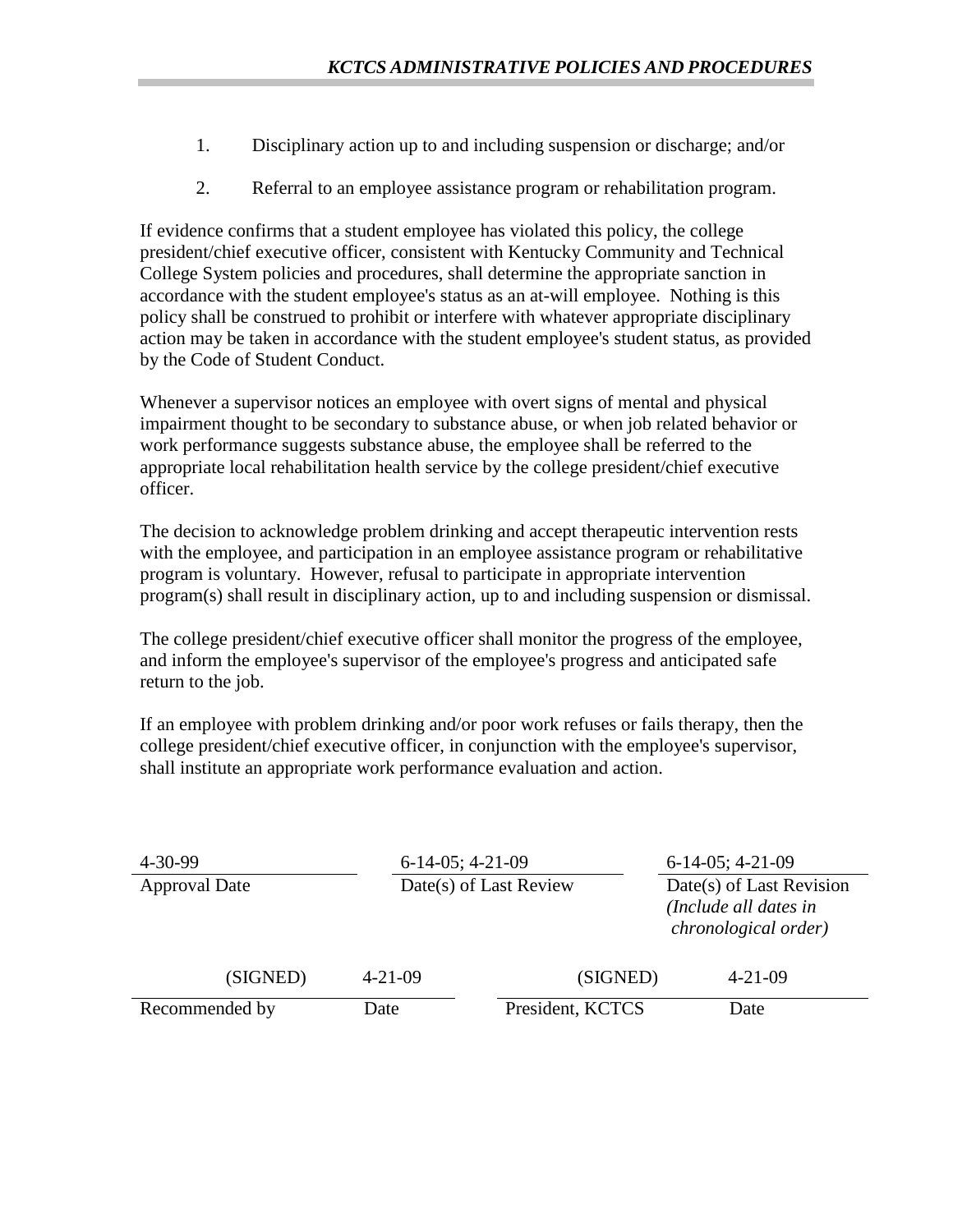## **3.3.13.2 KCTCS Alcohol Policy**

The possession and/or consumption of alcoholic beverages on KCTCS property is subject to Kentucky statutes, county and city ordinances, and KCTCS regulations developed in keeping with this policy. All members of the KCTCS community are expected to obey these laws and regulations. KCTCS desires to promote responsible consumption according to all applicable laws and regulations. Additionally, KCTCS desires to provide an environment for students where alcohol is not made available, alcohol consumption is not encouraged, and further, alcohol education and counseling programs are promoted.

- A. In order to promote operational efficiency and to provide administrative flexibility within KCTCS, the President delegates this function to the College President/CEO for his/her respective college.
- B. Alcoholic beverage usage on KCTCS property shall be consistent with applicable state law and local ordinances governing individual colleges and/or regulations and procedures developed and approved by the College President/CEO in the implementation of this policy.
- C. The possession and/or consumption of alcoholic beverages on KCTCS property is permitted only in those locations and circumstances as set forth in paragraph D and E.
- D. Alcoholic beverages may be served and consumed at official KCTCS functions and non-KCTCS functions as approved by the College President/CEO consistent with College regulations and procedures enacted to implement this policy. Such regulations and procedures shall include and be consistent with the following provisions:
	- 1. **Applicability:** The policy applies to all persons and entities using KCTCS owned or operated facilities.
	- 2. **Sponsorship Requirements:** Every event at which alcoholic beverages will be served must have a designated sponsor approved by the College President/CEO. The sponsor may be either an individual of at least 21 years of age or an organization or association recognized by the college.
	- 3. **The College as Sponsor:** No one may represent the college (or any of its subsidiary departments and offices) as the sponsor of an event at which alcoholic beverages are served without express written permission from the College President/CEO. Student organizations are prohibited from sponsoring such events.
	- 4. **Permits:** The sponsor must obtain, or ensure that its caterer obtains, the applicable Alcoholic Beverage Control Board (ABC) permits required under Chapter 243 of the Kentucky Revised Statutes, and must submit a copy of all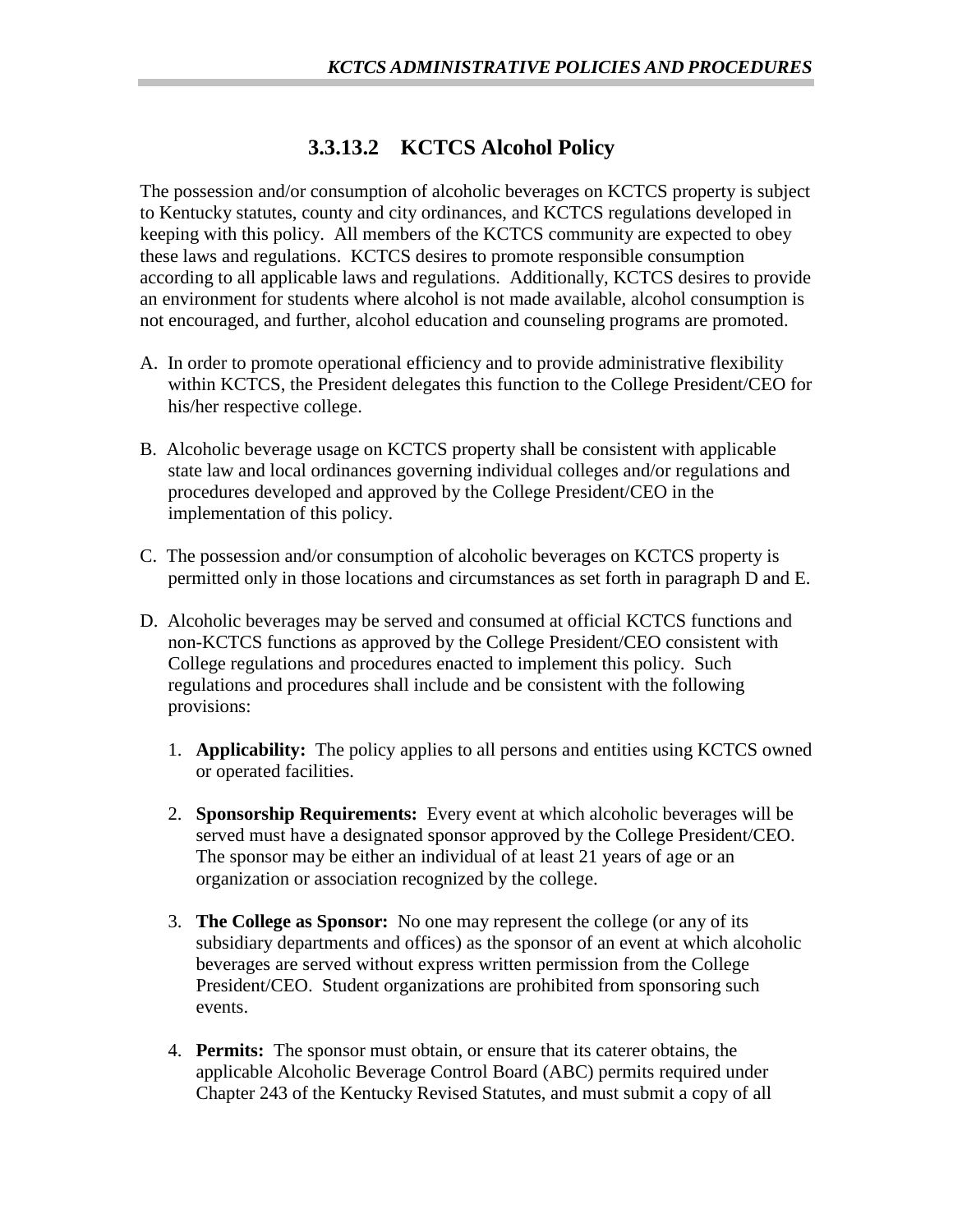required permits to the College President/CEO. All servers of alcoholic beverages must be 21 years of age or older.

- 5. **Locations (multi-campus sites):** Alcohol may be served only in those facilities or locations identified as appropriate by the College President/CEO. Examples include but are not limited to the following: convention centers, multi-purpose rooms, conference rooms, performing arts auditoriums and enclosed foyers. Designation of facilities is up to the discretion of the College President/CEO and may include outside areas.
- 6. **Sale of Alcohol Prohibited:** The sale of alcoholic beverages is prohibited at any event on campus except as permitted pursuant to a lawfully issued license in accordance with the provisions of Kentucky Revised Statute 243.033 (governing caterers) or Kentucky Revised Statutes 243.260 (governing special temporary licenses) and the regulations issued pursuant thereto.
- 7. **Service of Alcohol to Minors Prohibited:** Consumption of alcoholic beverages is limited to persons 21 years of age or older. No one under the age of 21 shall be served alcoholic beverages. Proof of age shall be required.
- 8. **Food and Non-alcoholic Beverages Must be Made Available:** Non-alcoholic beverages and food must also be provided at any event at which alcoholic beverages are served.
- 9. **Attendance Limited to Invited Guests:** Events at which alcoholic beverages are served will be closed to the general public. Only those persons specifically invited will be admitted.
- 10. **Event Advertising and Promotion:** Promotions and advertisements for events shall not indicate that alcohol will be served or consumed.
- 11. **Alcohol Must Remain in Designated Space:** The possession or consumption of alcoholic beverages is permitted in designated event areas only.
- 12. **Intoxicated Persons May Not be Served:** Visibly intoxicated and/or disorderly persons shall not be served or permitted to consume alcoholic beverages.
- 13. **Time of Service Limited:** The serving of alcoholic beverages at all approved events will be limited to a total of not more than five hours with termination of service of alcoholic beverages at least one hour prior to the end of the event.
- 14. **Additional Precautions May be Required:** The College reserves the right to require additional precautions such as the use of trained persons to dispense alcoholic beverages in instances where alcohol is being provided pursuant to a special temporary license issued for a non-profit, charitable event, stricter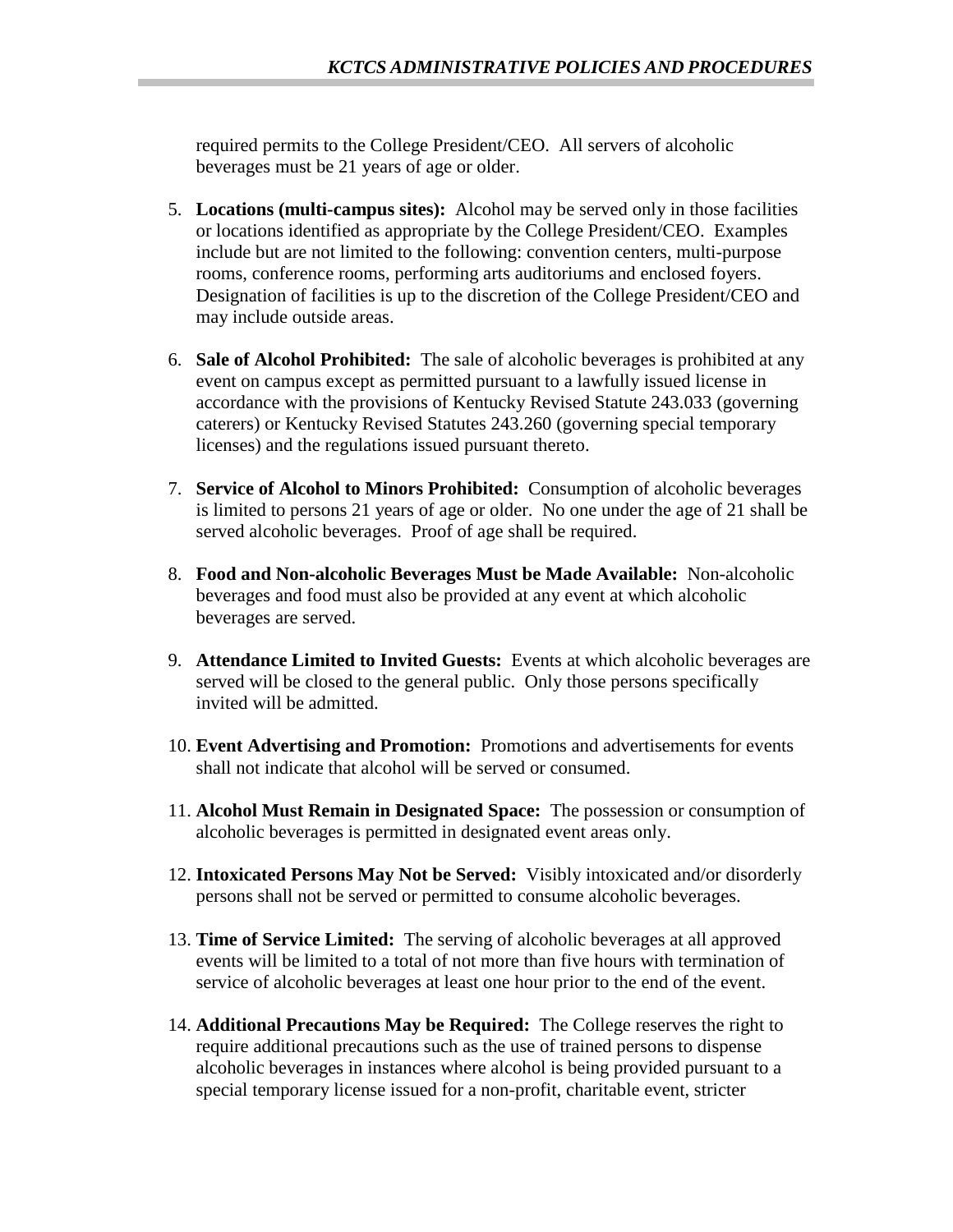limitations on times of service, or the use of security to assist in ensuring compliance with this policy.

- 15. **Involvement of Facilities Coordinator:** Persons or organizations wishing to use KCTCS facilities covered under this policy should contact the facility coordinator for additional instructions or information prior to submitting to the College President/CEO a "Request for Approval to Serve Alcoholic Beverages".
- 16. **Payment:** Payment for alcoholic beverages shall only be made as set forth in Section F of this policy.
- 17. **Violation of Policy:** Any person or organization found in violation of this policy may be barred by KCTCS from the sponsorship of further events. KCTCS may, at its sole discretion, terminate the service of alcohol at any event on KCTCS owned or operated property. Furthermore, KCTCS may, at its sole discretion, terminate the service of alcohol at KCTCS events held at other locations.
- 18. **Approval Process:** Any person or organization wishing to sponsor an event under the provisions of this Policy must complete a "Request for Approval to Serve Alcoholic Beverages" form. Any sponsor from outside or within KCTCS is required to make all arrangements under this Policy. The sponsor must obtain written approval from the College President/CEO.

#### E. **Alcohol Use in Programs of Study**

- 1. Subject to approval by the College President/CEO, the use of alcohol is permitted for educational purposes that encompass Culinary Arts events and other related functions that have educational purposes.
- 2. All alcoholic beverages kept on College property shall be stored in a secure location.
- 3. Alcoholic beverages may be made available for consumption in certain classes under appropriate supervision. Class participants will be asked to present proof that they are of legal Kentucky drinking age and will be held responsible for limiting their consumption of alcohol to safe amounts.

#### F. **Funds for Purchase of Alcoholic Beverages**

1. Alcohol for instructional use in programs of study may be purchased with institutional funds. In such instances an employee may be required to make the purchase and seek reimbursement or to make arrangements for the invoice to be direct billed to the College. KCTCS Purchasing is to be consulted prior to the purchase for the most efficient purchase method.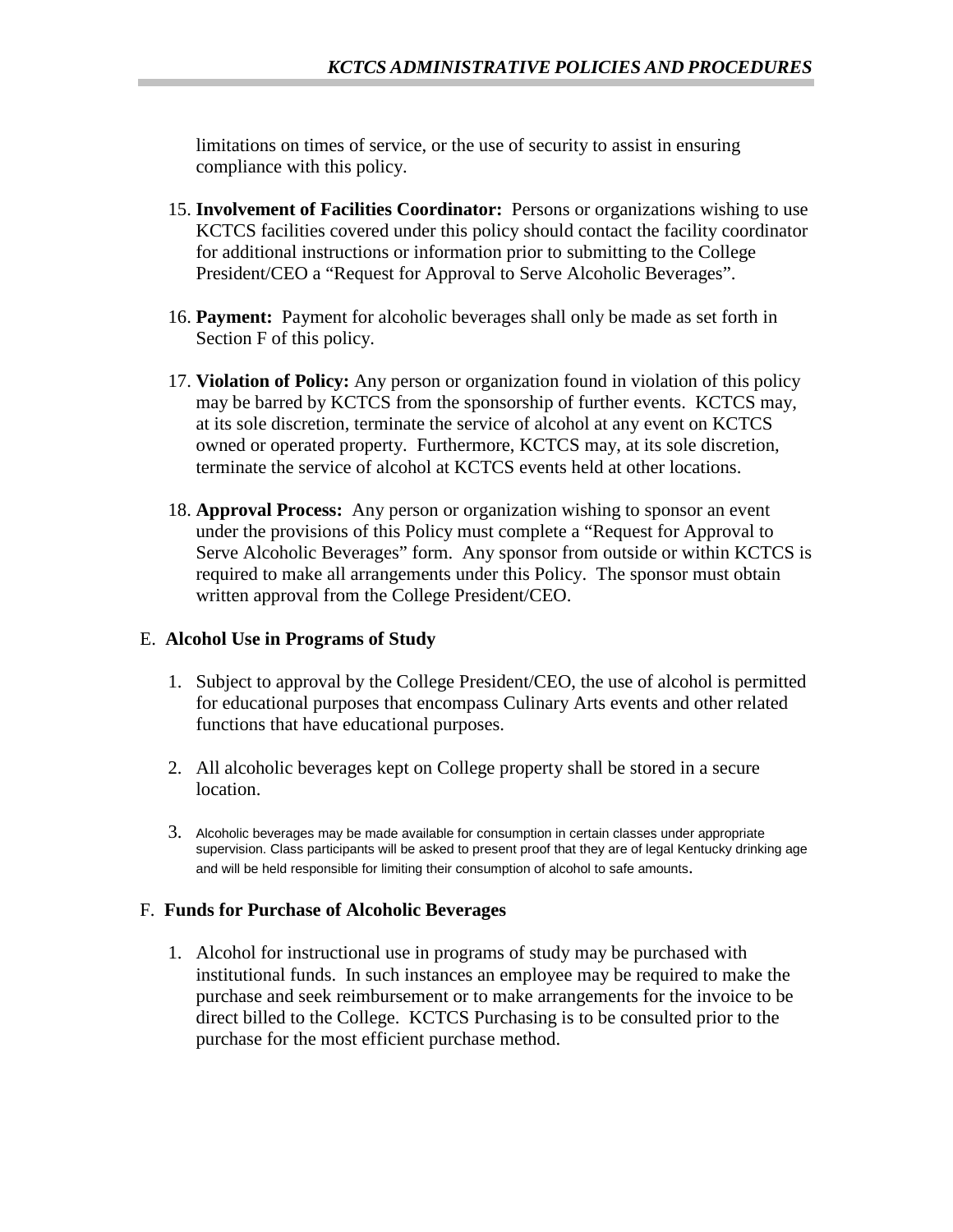2. Alcoholic beverages for any other use than instructional use in programs of study must be purchased with non-KCTCS funds.

| $6 - 21 - 06$    |                        |                  |                          |                                               |
|------------------|------------------------|------------------|--------------------------|-----------------------------------------------|
| Date Approved by | Date(s) of Last Review |                  | Date(s) of Last Revision |                                               |
| President, KCTCS |                        |                  |                          | (Include all dates in<br>chronological order) |
| (SIGNED)         | $6 - 21 - 06$          | (SIGNED)         |                          | $6 - 21 - 06$                                 |
| Recommended by   | Date                   | President, KCTCS |                          | Date                                          |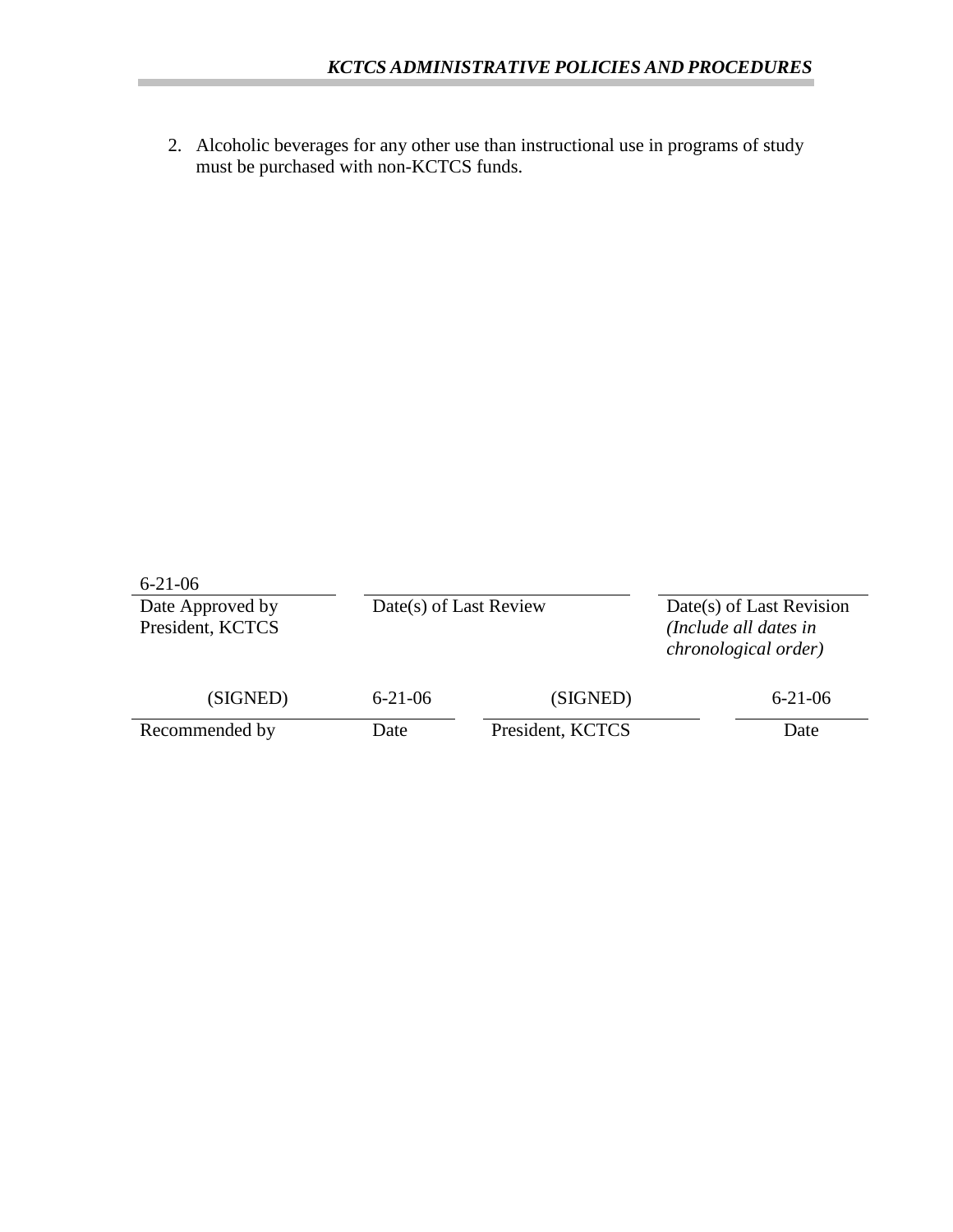## **3.3.14 KCTCS Tobacco Free Policy**

This Policy supersedes KCTCS Administrative Policy 3.3.14 KCTCS Smoking Policy and all other College policies enacted to address Tobacco Product use.

The Kentucky Community and Technical College System (KCTCS) is committed to providing and maintaining a safe and healthy environment for its students, employees and visitors. In view of this commitment, KCTCS is a tobacco-free institution. This means Tobacco Products use (including e-cigarettes) will be prohibited System-wide at all 16 colleges and all campuses including the System Office.

#### Definitions:

"Tobacco Products" means all forms of tobacco, including but not limited to cigarettes, cigars, pipes, water pipes (hookah), electronic cigarettes/vaping, bidis, clove cigarettes and smokeless tobacco products (snuff, chewing tobacco, and dipping tobacco). Tobacco does not include nicotine replacement therapies such as patches, gum or prescription medication intended to assist an individual in quitting the use of Tobacco Products.

"Members of KCTCS" include its faculty, staff, students, volunteers, vendors, patrons, customers, guests, visitors, and persons employed as a KCTCS contractors.

"Property" includes buildings and structures, grounds, parking structures, enclosed bridges and walkways, sidewalks, parking lots, and vehicles owned, rented or leased by KCTCS.

This Policy applies to all Members of KCTCS.

The use of all Tobacco Products is prohibited on all Property that is owned, operated, leased, occupied, or controlled by KCTCS.

Enforcement of this policy will not extend to the use of Tobacco Products in private vehicles located on KCTCS Property provided users make a reasonable effort to contain Tobacco Products and smoke inside the vehicle (e.g., keeping windows, doors and roofs closed).

Tobacco Products use may be permitted for controlled research with prior approval of the president, responsible for the college or campus.

Tobacco Products use may be permitted for educational, clinical, or religious ceremonial purposes with prior approval of the president, responsible for the college or campus.

Tobacco Products use may be permitted on properties that KCTCS owns, but leases or otherwise conveys an interest (e.g. an easement) to a non-KCTCS party, according to the provisions of the applicable lease or agreement.